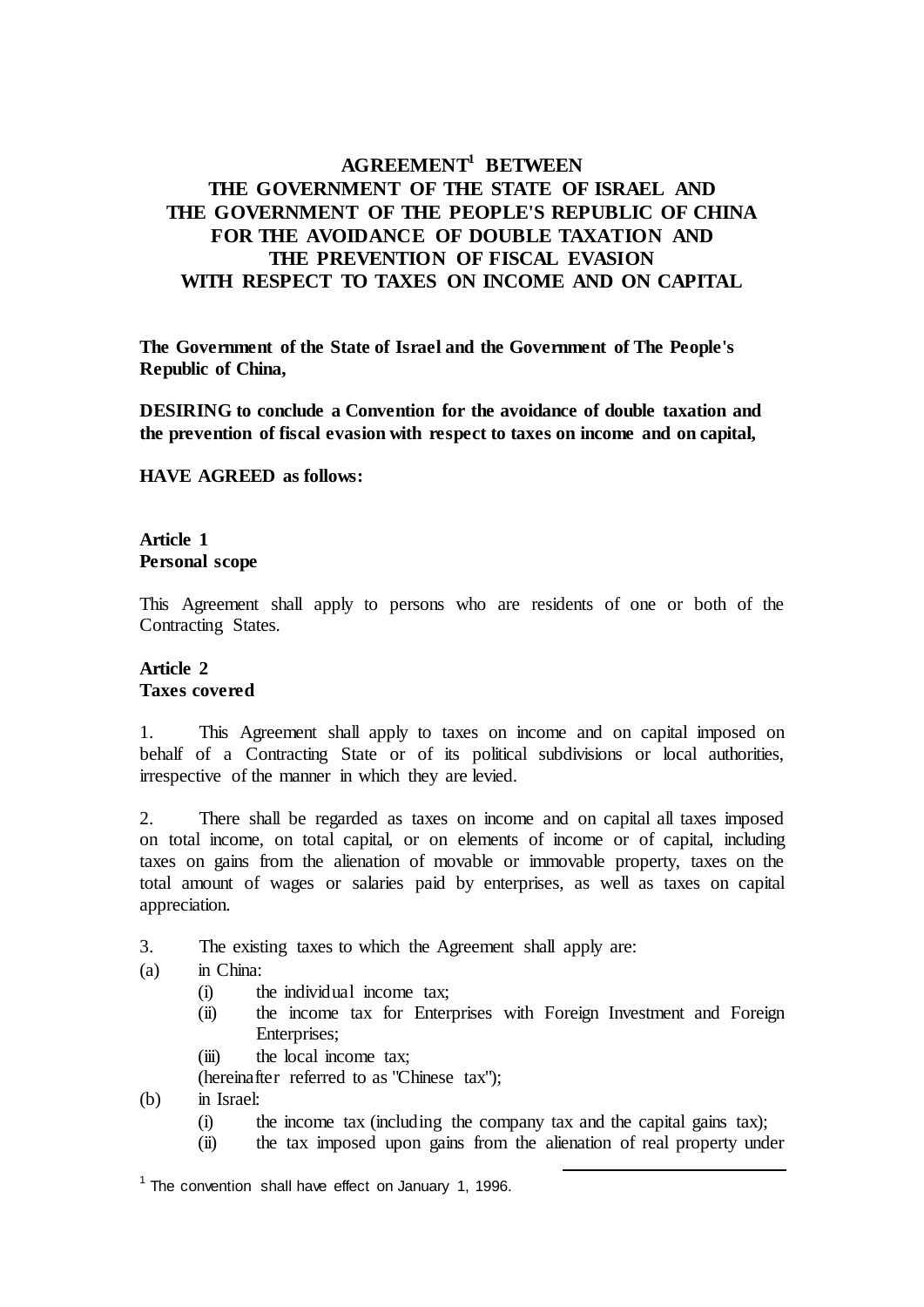#### the Land Appreciation Tax Law; and

(iii) the tax imposed on real property according to the Property Tax Law; (hereinafter referred to as "Israeli tax").

4. This Agreement shall also apply to identical or substantially similar taxes which are imposed after the date of signature of this Agreement in addition to, or in place of, the existing taxes referred to in paragraph 3. The competent authorities of the Contracting States shall notify each other of any substantial changes which have been made in their respective taxation laws within a reasonable period of time after such changes.

## **Article 3 General definitions**

- 1. For the purposes of this Agreement, unless the context otherwise requires:
- (a) the term "China" means the People's Republic of China; when used in geographical sense, means all the territory of the People's Republic of China, including its territorial sea, in which the Chinese laws relating to taxation apply, and any area beyond its territorial sea, within which the People's Republic of China has sovereign rights of exploration for and exploitation of resources of the sea-bed and its sub-soil and superjacent water resources in accordance with international law;
- (b) the term "Israel" means the State of Israel; and when used in a geographical sense, the term "Israel" includes its territorial sea, continental shelf, and other maritime areas over which it exercises rights according to international law;
- (c) the terms "a Contracting State" and "the other Contracting State" mean China or Israel as the context requires;
- (d) the term "person" includes an individual, a company and any other body of persons;
- (e) the term "company" means any body corporate or any entity which is treated as a body corporate for tax purposes;
- (f) the terms "enterprise of a Contracting State" and "enterprise of the other Contracting State" mean respectively an enterprise carried on by a resident of a Contracting State and an enterprise carried on by a resident of the other Contracting State;
- (g) the term "national" means
	- (i) any individual possessing the nationality of a Contracting State;
	- (ii) any legal person, partnership or association deriving its status as such from the laws in force in a Contracting State;
- (h) the term "international traffic" means any transport by a ship or aircraft operated by an enterprise of a Contracting State, except when the ship or aircraft is operated solely between places in the other Contracting State;
- (i) the term "competent authority" means in the case of China, the State Administration of Taxation or its authorised representative, and in the case of Israel, the Minister of Finance or his authorised representative.

2. As regards the application of this Agreement by a Contracting State, any term not defined therein shall, unless the context otherwise requires, have the meaning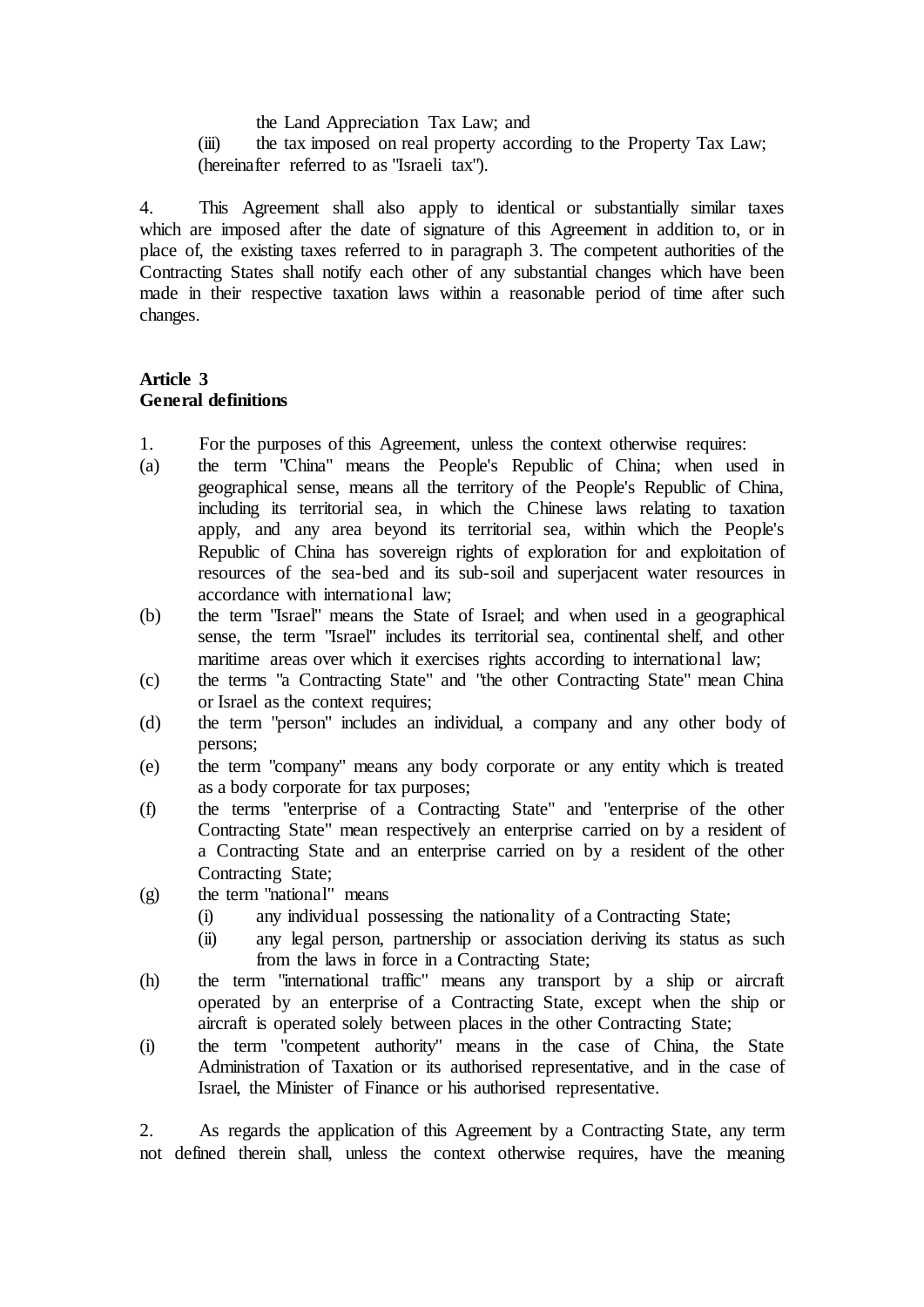which it has under the laws of that Contracting State concerning the taxes to which this Agreement applies.

## **Article 4 Resident**

1. For the purposes of this Agreement, the term "resident of a Contracting State" means any person who, under the laws of that Contracting State, is liable to tax therein by reason of his domicile, residence, place of head office, place of incorporation, place of control and management or any other criterion of a similar nature.

2. Where by reason of the provisions of paragraph 1 an individual is a resident of both Contracting States, then his status shall be determined as follows:

- (a) He shall be deemed to be a resident of the Contracting State in which he has a permanent home available to him; if he has a permanent home available to him in both Contracting States, he shall be deemed to be a resident of the Contracting State with which his personal and economic relations are closer (centre of vital interests);
- (b) If the Contracting State in which he has his centre of vital interests cannot be determined, or if he has not a permanent home available to him in either Contracting State, he shall be deemed to be a resident of the State in which he has an habitual abode;
- (c) If he has an habitual abode in both Contracting States or in neither of them, he shall be deemed to be a resident of the Contracting State of which he is a national;
- (d) If he is a national of both Contracting States or of neither of them, the competent authorities of the Contracting States shall settle the question by mutual agreement.

3. Where by reason of the provisions of paragraph 1 a person other than an individual is a resident of both Contracting States, then it shall be deemed to be a resident of the Contracting State in which its head office is situated. If the State in which its head office is situated cannot be determined, the competent authorities of the Contracting States shall settle the question by mutual agreement.

**Article 5 Permanent establishment**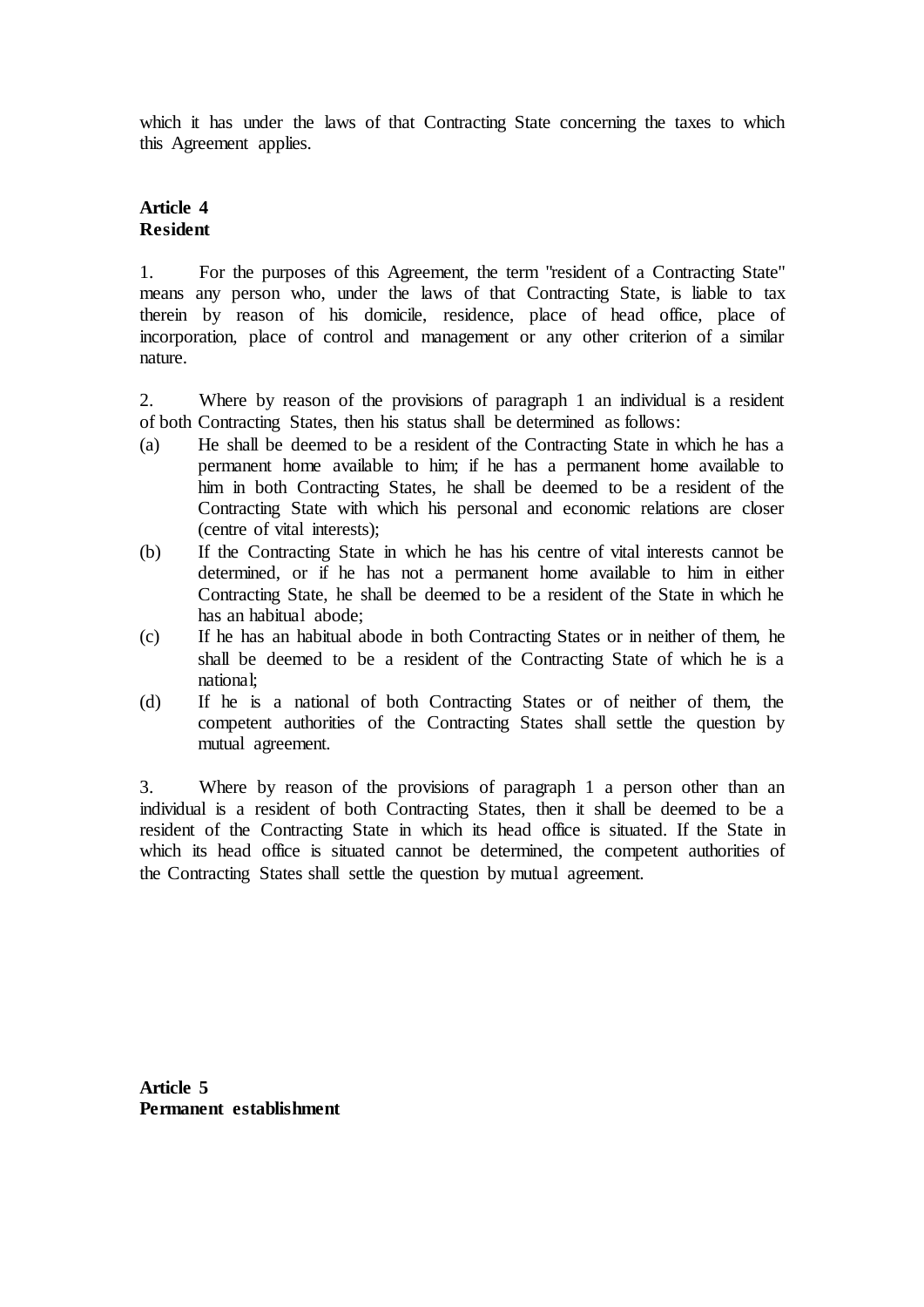1. For the purposes of this Agreement, the term "permanent establishment" means a fixed place of business through which the business of an enterprise is wholly or partly carried on.

- 2. The term "permanent establishment" includes especially:
- (a) a place of management;
- (b) a branch;
- (c) an office;
- (d) a factory;
- (e) a workshop, and
- (f) a mine, an oil or gas well, a quarry or any other place of extraction of natural resources.
- 3. The term "permanent establishment" likewise encompasses:
- (a) a building site, a construction, assembly or installation project or supervisory activities in connection therewith, but only where such site, project or activities continue for a period of more than 12 months;
- (b) the furnishing of services, including consultancy services, by an enterprise through employees or other personnel engaged by the enterprise for such purpose, but only where activities of that nature continue (for the same or a connected project) within the country for a period or periods aggregating more than 12 months within any 24 month period.

4. Notwithstanding the provisions of paragraphs 1 to 3 the term

"permanent establishment" shall be deemed not to include:

- (a) the use of facilities solely for the purpose of storage, display or delivery of goods or merchandise belonging to the enterprise;
- (b) the maintenance of a stock of goods or merchandise belonging to the enterprise solely for the purpose of storage, display or delivery;
- (c) the maintenance of a stock of goods or merchandise belonging to the enterprise solely for the purpose of processing by another enterprise;
- (d) the maintenance of a fixed place of business solely for the purpose of purchasing goods or merchandise, or of collecting information, for the enterprise;
- (e) the maintenance of a fixed place of business solely for the purpose of carrying on, for the enterprise, any other activity of a preparatory or auxiliary character;
- (f) the maintenance of a fixed place of business solely for any combination of activities mentioned in subparagraphs (a) to (e), provided that the overall activity of the fixed place of business resulting from this combination is of a preparatory or auxiliary character.

5. Notwithstanding the provisions of paragraphs 1 and 2, where a person -- other than an agent of an independent status to whom paragraph 6 applies -- is acting in a Contracting State on behalf of an enterprise of the other Contracting State and has, and habitually exercises, an authority to conclude contracts in the name of the enterprise, that enterprise shall be deemed to have a permanent establishment in the first-mentioned Contracting State in respect of any activities which that person undertakes for the enterprise, unless the activities of such person are limited to those mentioned in paragraph 4 which, if exercised through a fixed place of business, would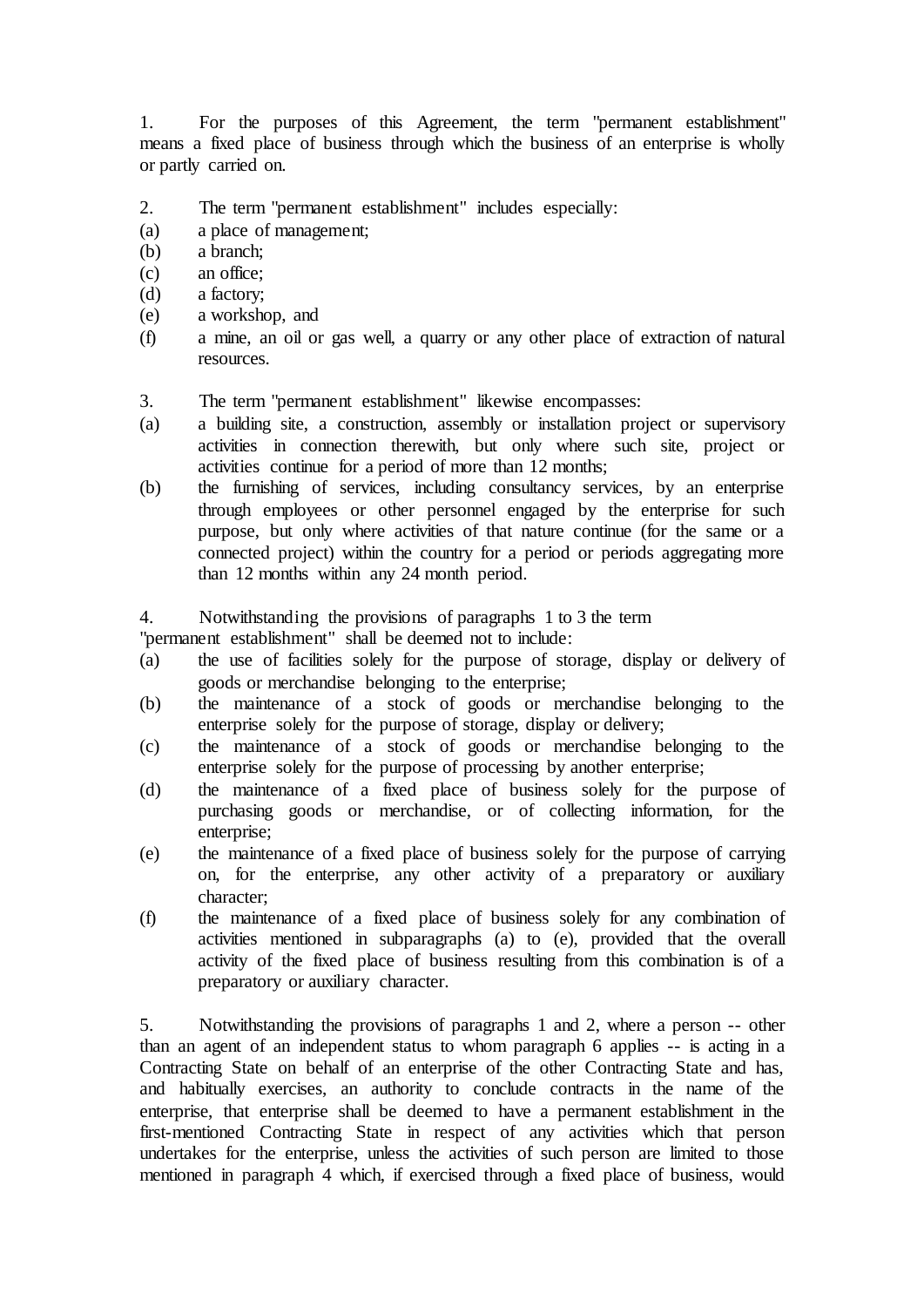not make this fixed place of business a permanent establishment under the provisions of that paragraph.

6. An enterprise of a Contracting State shall not be deemed to have a permanent establishment in the other Contracting State merely because it carries on business in that other Contracting State through a broker, general commission agent or any other agent of an independent status, provided that such persons are acting in the ordinary course of their business. However, when the activities of such an agent are devoted wholly or almost wholly on behalf of that enterprise, he will not be considered an agent of an independent status within the meaning of this paragraph.

7. The fact that a company which is a resident of a Contracting State controls or is controlled by a company which is a resident of the other Contracting State, or which carries on business in that other Contracting State (whether through a permanent establishment or otherwise), shall not of itself constitute either company a permanent establishment of the other.

### **Article 6 Income from immovable property**

1. Income derived by a resident of a Contracting State from immovable property situated in the other Contracting State may be taxed in that other Contracting State.

2. The term "immovable property" shall have the meaning which it has under the law of the Contracting State in which the property in question is situated. The term shall in any case include property accessory to immovable property, livestock and equipment used in agriculture and forestry, rights to which the provisions of general law respecting landed property apply, usufruct of immovable property and rights to variable or fixed payments as consideration for the working of, or the right to work, mineral deposits, sources and other natural resources; ships and aircraft shall not be regarded as immovable property.

3. The provisions of paragraph 1 shall apply to income derived from the direct use, letting, or use in any other form of immovable property.

4. The provisions of paragraphs 1 and 3 shall also apply to the income from immovable property of an enterprise and to income from immovable property used for the performance of independent personal services.

#### **Article 7 Business profits**

1. The profits of an enterprise of a Contracting State shall be taxable only in that Contracting State unless the enterprise carries on business in the other Contracting State through a permanent establishment situated therein. If the enterprise carries on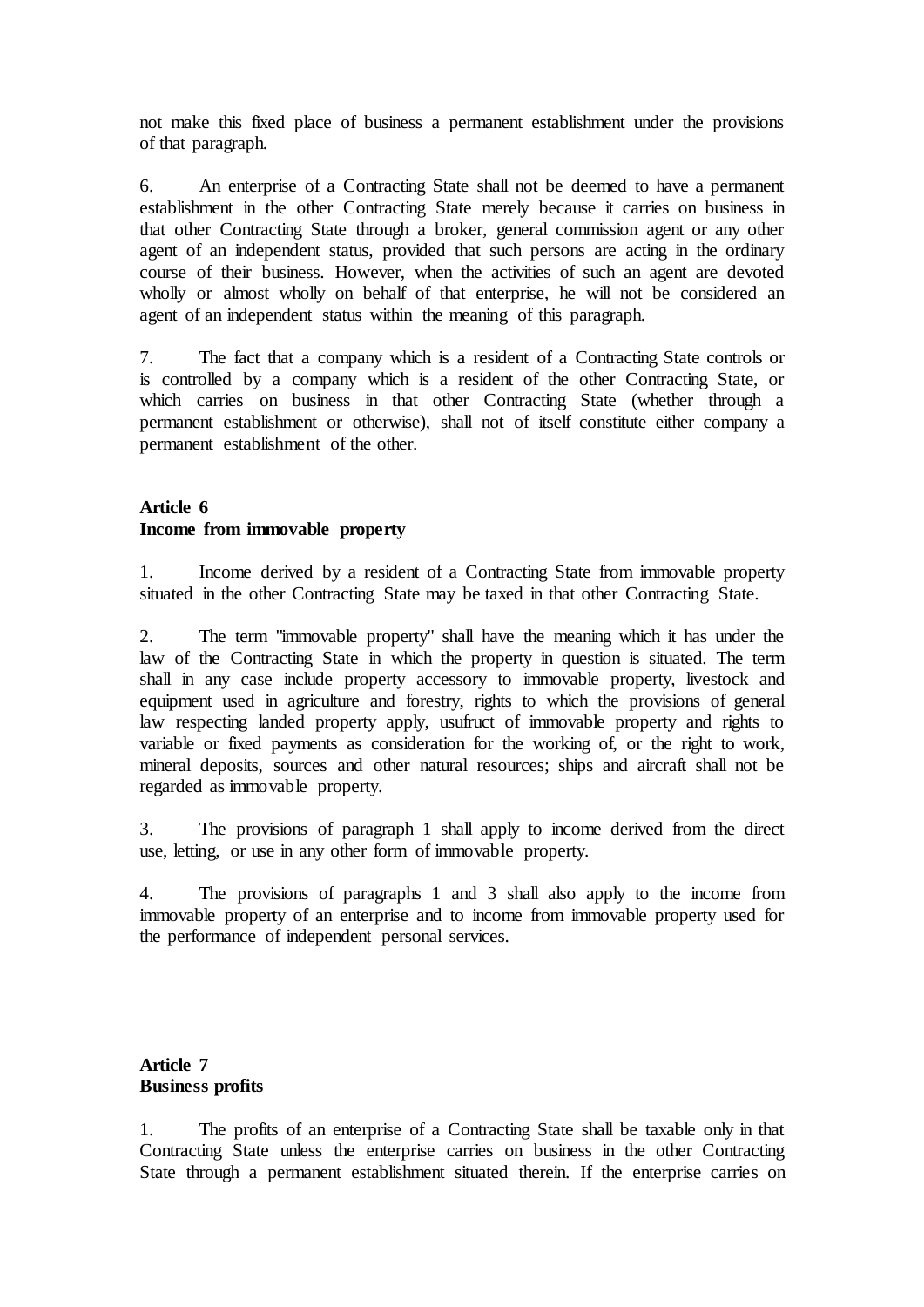business as aforesaid, the profits of the enterprise may be taxed in the other Contracting State but only so much of them as is attributable to that permanent establishment.

2. Subject to the provisions of paragraph 3, where an enterprise of a Contracting State carries on business in the other Contracting State through a permanent establishment situated therein, there shall in each Contracting State be attributed to that permanent establishment the profits which it might be expected to make if it were a distinct and separate enterprise engaged in the same or similar activities under the same or similar conditions and dealing wholly independently with the enterprise of which it is a permanent establishment.

3. In determining the profits of a permanent establishment, there shall be allowed as deductions expenses which are incurred for the purposes of the business of the permanent establishment, including executive and general administrative expenses so incurred, whether in the Contracting State in which the permanent establishment is situated or elsewhere.

4. Insofar as it has been customary in a Contracting State to determine the profits to be attributed to a permanent establishment on the basis of an apportionment of the total profits of the enterprise to its various parts, nothing in paragraph 2 shall preclude that Contracting State from determining the profits to be taxed by such an apportionment as may be customary; the method of apportionment adopted shall, however, be such that the result shall be in accordance with the principles contained in this Article.

5. No profits shall be attributed to a permanent establishment by reason of the mere purchase by that permanent establishment of goods or merchandise for the enterprise.

6. For the purposes of the preceding paragraphs, the profits to be attributed to the permanent establishment shall be determined by the same method year by year unless there is good and sufficient reason to the contrary.

7. Where profits include items of income which are dealt with separately in other Articles of this Agreement, then the provisions of those Articles shall not be affected by the provisions of this Article.

#### **Article 8 Shipping and air transport**

1. Profits of an enterprise of a Contracting State from the operation of ships or aircraft in international traffic shall be taxable only in that Contracting State.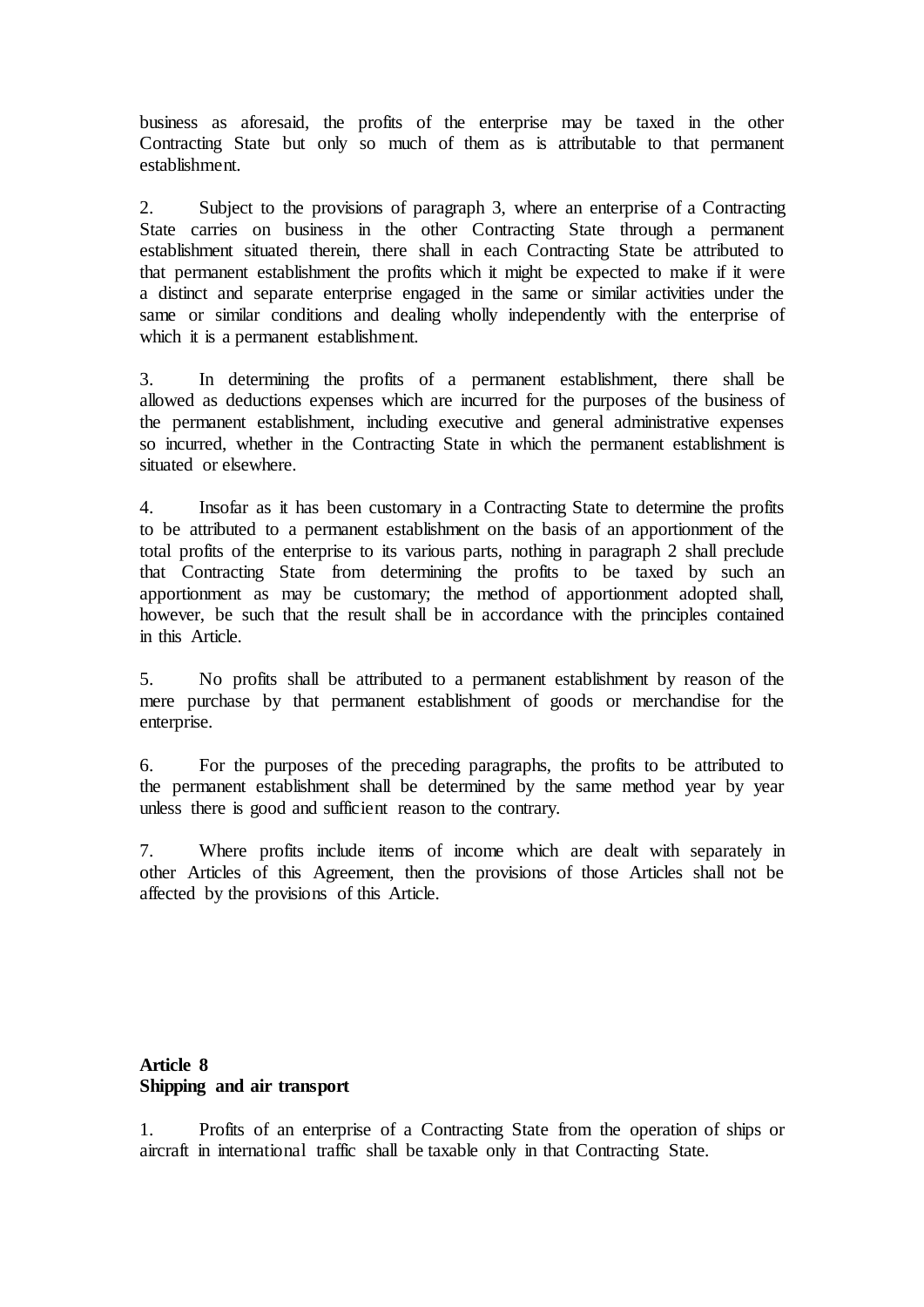2. The provisions of paragraph 1 shall also apply to profits from the participation in a pool, a joint business or an international operating agency.

### **Article 9 Associated enterprises**

- 1. Where
- (a) an enterprise of a Contracting State participates directly or indirectly in the management, control or capital of an enterprise of the other Contracting State, or
- (b) the same persons participate directly or indirectly in the management, control or capital of an enterprise of a Contracting State and an enterprise of the other Contracting State,

and in either case conditions are made or imposed between the two enterprises in their commercial or financial relations which differ from those which would be made between independent enterprises, then any profits which would, but for those conditions, have accrued to one of the enterprises, but, by reason of those conditions, have not so accrued, may be included in the profits of that enterprise and taxed accordingly.

2. Where a Contracting State includes in the profits of an enterprise of that Contracting State -- and taxes accordingly -- profits on which an enterprise of the other Contracting State has been charged to tax in that other Contracting State and the profits so included are profits which would have accrued to the enterprise of the firstmentioned Contracting State if the conditions made between the two enterprises had been those which would have been made between independent enterprises, then that other Contracting State shall make an appropriate adjustment to the amount of the tax charged therein on those profits. In determining such adjustment, due regard shall be had to the other provisions of this Agreement and the competent authorities of the Contracting States shall, if necessary, consult each other.

#### **Article 10 Dividends**

1. Dividends paid by a company which is a resident of a Contracting State to a resident of the other Contracting State may be taxed in that other Contracting State.

2. However, such dividends may also be taxed in the Contracting State of which the company paying the dividends is a resident, and according to the laws of that Contracting State, but if the recipient is the beneficial owner of the dividends the tax so charged shall not exceed 10 per cent of the gross amount of the dividends. The provisions of this paragraph shall not affect the taxation of the company in respect of the profits out of which the dividends are paid.

3. The term "dividends" as used in this Article means income from shares or other rights, not being debt-claims, participating in profits, as well as income from other corporate rights which is subjected to the same taxation treatment as income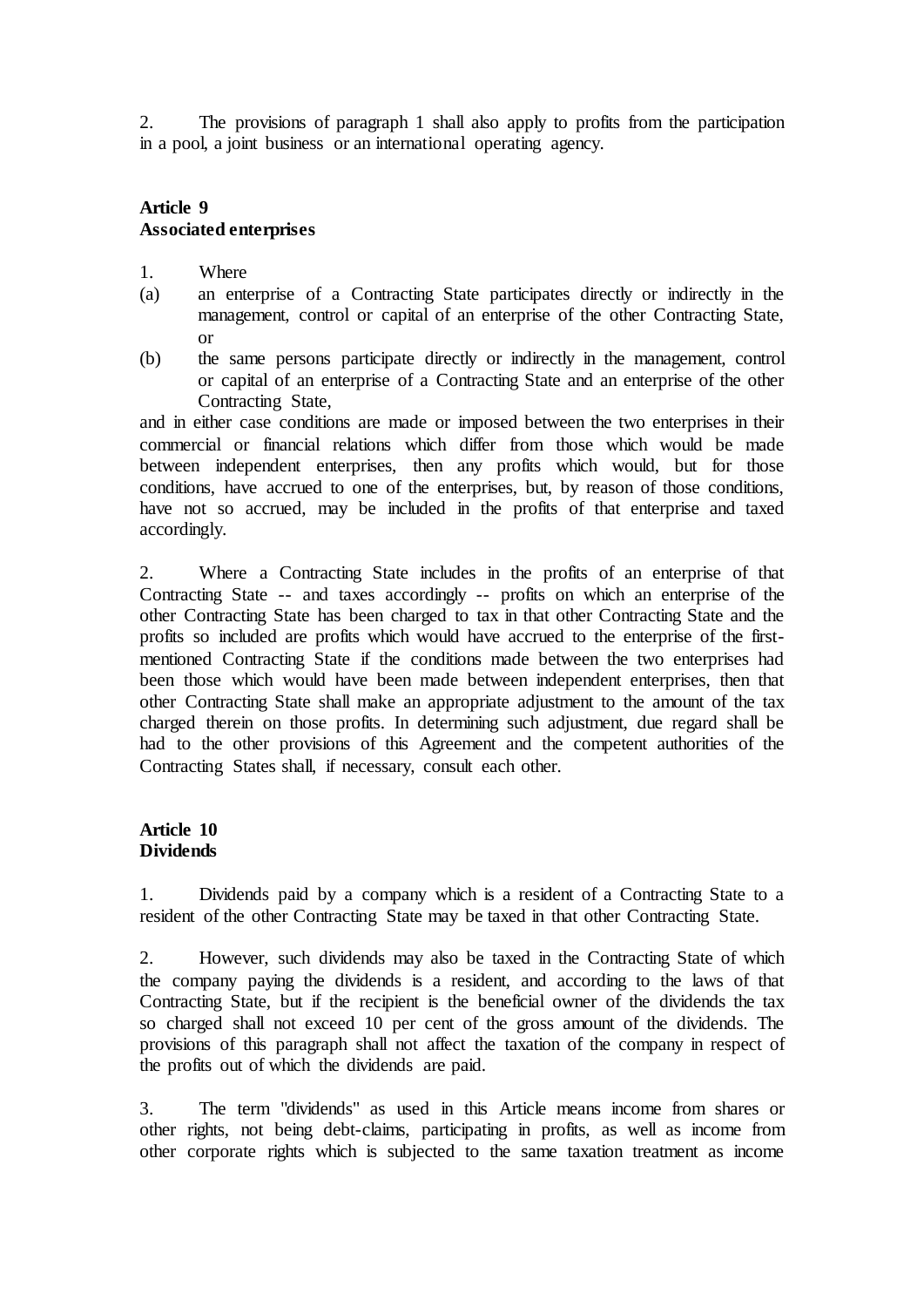from shares by the laws of the State of which the company making the distribution is a resident.

4. The provisions of paragraphs 1 and 2 shall not apply if the beneficial owner of the dividends, being a resident of a Contracting State, carries on business in the other Contracting State of which the company paying the dividends is a resident, through a permanent establishment situated therein, or performs in that other Contracting State independent personal services from a fixed base situated therein, and the holding in respect of which the dividends are paid is effectively connected with such permanent establishment or fixed base. In such case, the provisions of Article 7 or Article 14, as the case may be, shall apply.

5. Where a company which is a resident of a Contracting State derives profits or income from the other Contracting State, that other Contracting State may not impose any tax on the dividends paid by the company, except insofar as such dividends are paid to a resident of that other Contracting State or insofar as the holding in respect of which the dividends are paid is effectively connected with a permanent establishment or a fixed base situated in that other Contracting State, nor subject the company's undistributed profits to a tax on the company's undistributed profits, even if the dividends paid or the undistributed profits consist wholly or partly of profits or income arising in such other Contracting State.

## **Article 11 Interest**

1. Interest arising in a Contracting State and paid to a resident of the other Contracting State may be taxed in that other Contracting State.

2. However, such interest may also be taxed in the Contracting State in which it arises, and according to the laws of that Contracting State, but if the recipient is the beneficial owner of the interest the tax so charged shall not exceed:

- (a) 7% of the gross amount of the interest if it is received by any bank or financial institution;
- (b) 10% of the gross amount of the interest in all other cases.

3. The term "interest" as used in this Article means income from debt-claims of every kind, whether or not secured by mortgage and whether or not carrying a right to participate in the debtor's profits, and in particular, income from government securities and income from bonds or debentures, including premiums and prizes attaching to such securities, bonds or debentures. Penalty charges for late payment shall not be regarded as interest for the purpose of this Article.

4. The provisions of paragraphs 1 and 2 shall not apply if the beneficial owner of the interest, being a resident of a Contracting State, carries on business in the other Contracting State in which the interest arises, through a permanent establishment situated therein, or performs in that other Contracting State independent personal services from a fixed base situated therein, and the debt- claim in respect of which the interest is paid is effectively connected with such permanent establishment or fixed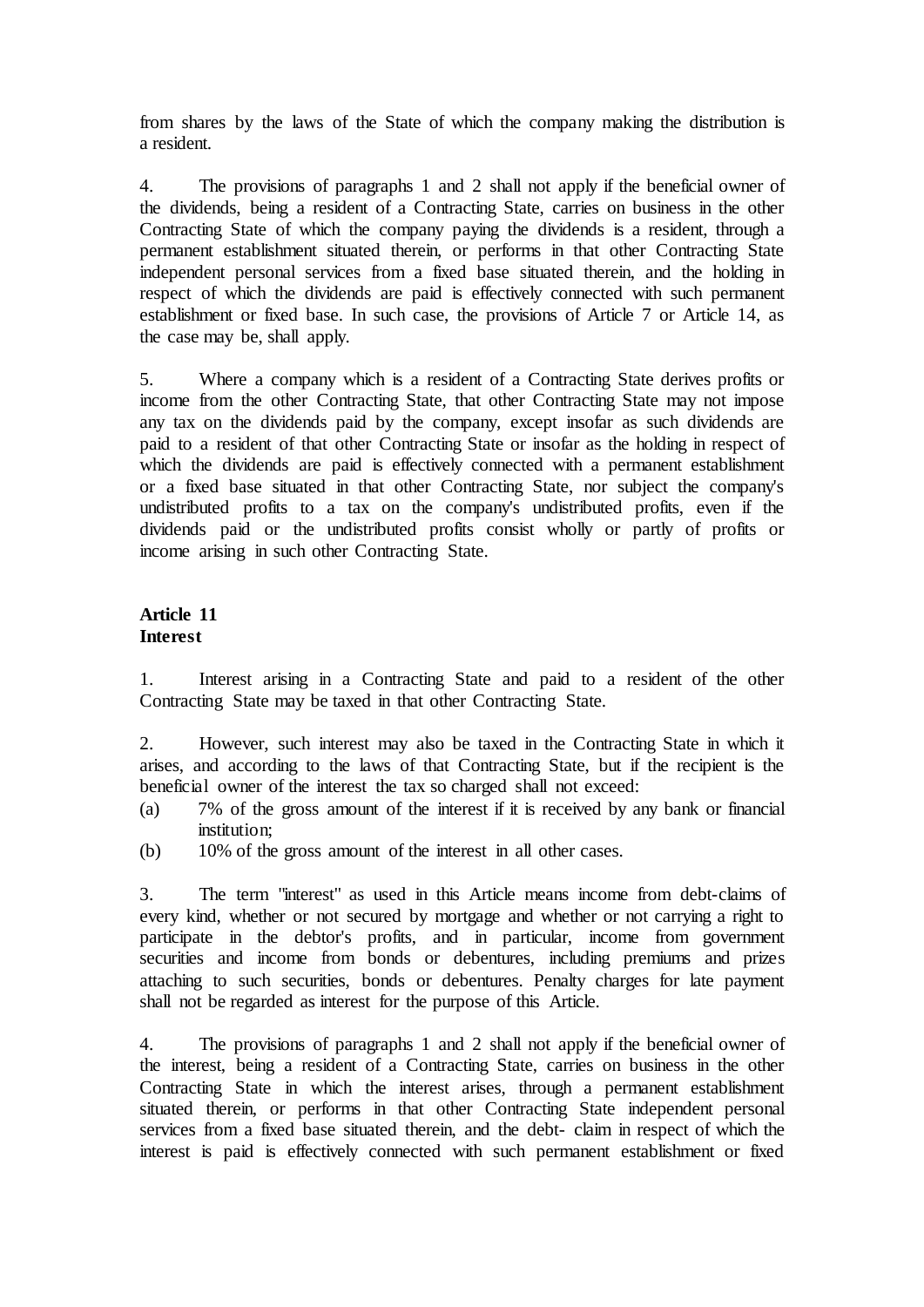base. In such case, the provisions of Article 7 or Article 14, as the case may be, shall apply.

5. Interest shall be deemed to arise in a Contracting State when the payer is the Government of that Contracting State, a political subdivision or a local authority thereof or a resident of that Contracting State. Where, however, the person paying the interest, whether he is a resident of a Contracting State or not, has in a Contracting State a permanent establishment or a fixed base in connection with which the indebtedness on which the interest is paid was incurred, and such interest is borne by such permanent establishment or fixed base, then such interest shall be deemed to arise in the Contracting State in which the permanent establishment or fixed base is situated.

6. Where, by reason of a special relationship between the payer and the beneficial owner or between both of them and some other person, the amount of the interest, having regard to the debt-claim for which it is paid, exceeds the amount which would have been agreed upon by the payer and the beneficial owner in the absence of such relationship, the provisions of this Article shall apply only to the lastmentioned amount. In such case, the excess part of the payments shall remain taxable according to the laws of each Contracting State, due regard being had to the other provisions of this Agreement.

## **Article 12 Royalties**

1. Royalties arising in a Contracting State and paid to a resident of the other Contracting State may be taxed in that other Contracting State.

2. However, such royalties may also be taxed in the Contracting State in which they arise, and according to the laws of that Contracting State, but if the recipient is the beneficial owner of the royalties, the tax so charged shall not exceed 10 per cent of the gross amount of the royalties.

3. The term "royalties" as used in this Article means payments of any kind received as a consideration for the use of, or the right to use, any copyright of literary, artistic or scientific work including cinematograph films, and films or tapes for radio or television broadcasting, any patent, knowhow, trade mark, design or model, plan, secret formula or process, or for the use of, or the right to use, industrial, commercial, or scientific equipment, or for information concerning industrial, commercial or scientific experience.

4. The provisions of paragraphs 1 and 2 shall not apply if the beneficial owner of the royalties, being a resident of a Contracting State, carries on business in the other Contracting State in which the royalties arise, through a permanent establishment situated therein, or performs in that other Contracting State independent personal services from a fixed base situated therein, and the right or property in respect of which the royalties are paid is effectively connected with such permanent establishment or fixed base. In such case, the provisions of Article 7 or Article 14, as the case may be, shall apply.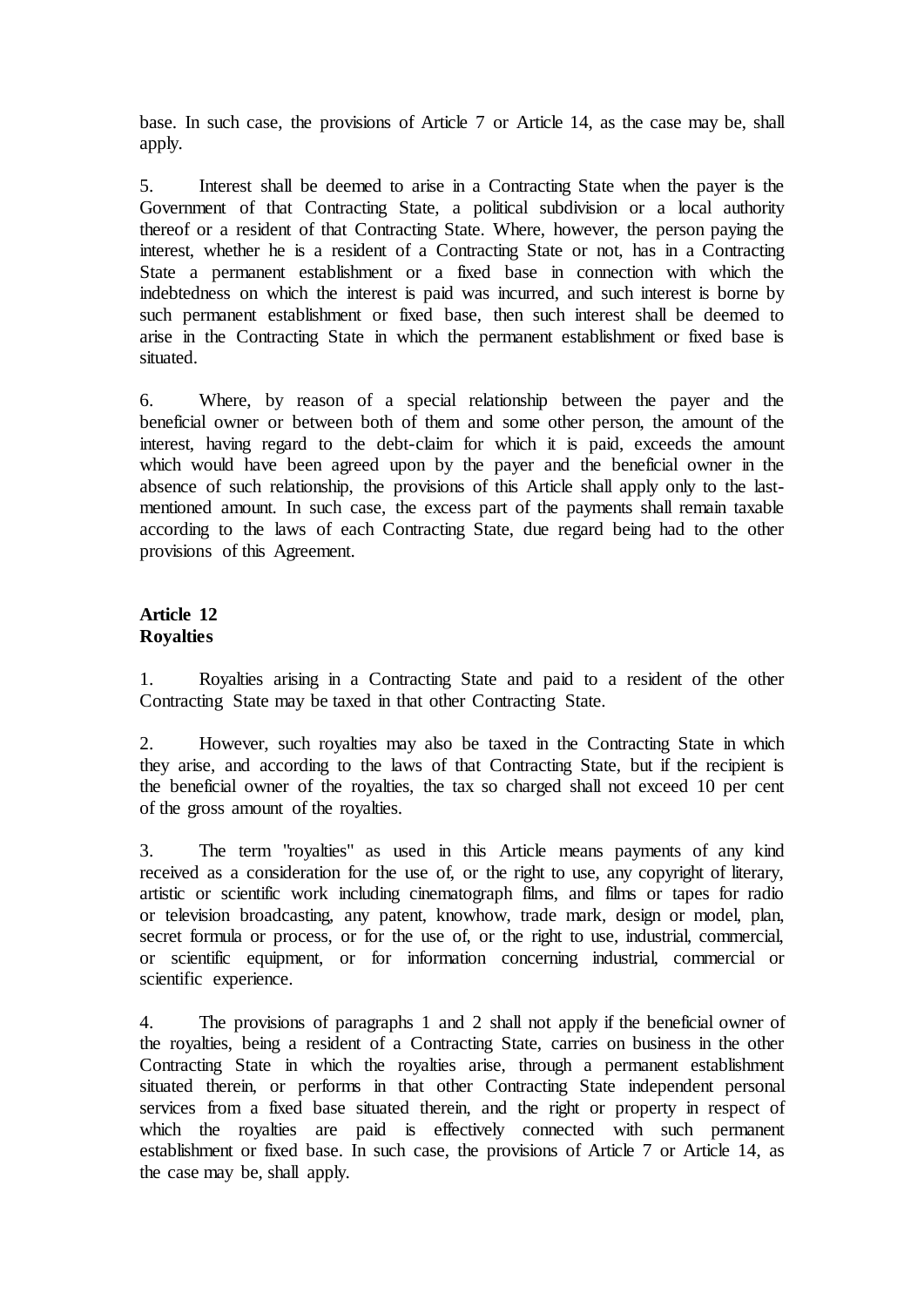5. Royalties shall be deemed to arise in a Contracting State when the payer is the Government of that Contracting State, a political subdivision, a local authority thereof or a resident of that Contracting State. Where, however, the person paying the royalties, whether he is a resident of a Contracting State or not, has in a Contracting State a permanent establishment or a fixed base in connection with which the liability to pay the royalties was incurred, and such royalties are borne by such permanent establishment or fixed base, then such royalties shall be deemed to arise in the Contracting State in which the permanent establishment or fixed base is situated.

6. Where, by reason of a special relationship between the payer and the beneficial owner or between both of them and some other person, the amount of the royalties, having regard to the use, right or information for which they are paid, exceeds the amount which would have been agreed upon by the payer and the beneficial owner in the absence of such relationship, the provisions of this Article shall apply only to the last-mentioned amount. In such case, the excess part of the payments shall remain taxable according to the laws of each Contracting State, due regard being had to the other provisions of this Agreement.

### **Article 13 Capital gains**

1. Gains derived by a resident of a Contracting State from the alienation of immovable property, referred to in Article 6, and situated in the other Contracting State may be taxed in that other Contracting State.

2. Gains from the alienation of movable property forming part of the business property of a permanent establishment which an enterprise of a Contracting State has in the other Contracting State or of movable property pertaining to a fixed base available to a resident of a Contracting State in the other Contracting State for the purpose of performing independent personal services, including such gains from the alienation of such permanent establishment (alone or with the whole enterprise) or of such fixed base, may be taxed in that other Contracting State.

3. Gains of an enterprise of a Contracting State from the alienation of ships or aircraft operated in international traffic or movable property pertaining to the operation of such ships or aircraft shall be taxable only in that Contracting State.

4. Gains from the alienation of shares of a company, the property of which consists directly or indirectly principally of immovable property situated in a Contracting State may be taxed in that Contracting State.

5. Gains from the alienation of any property other than that referred to in paragraphs 1 to 4, shall be taxable only in the Contracting State of which the alienator is a resident.

**Article 14 Independent personal services**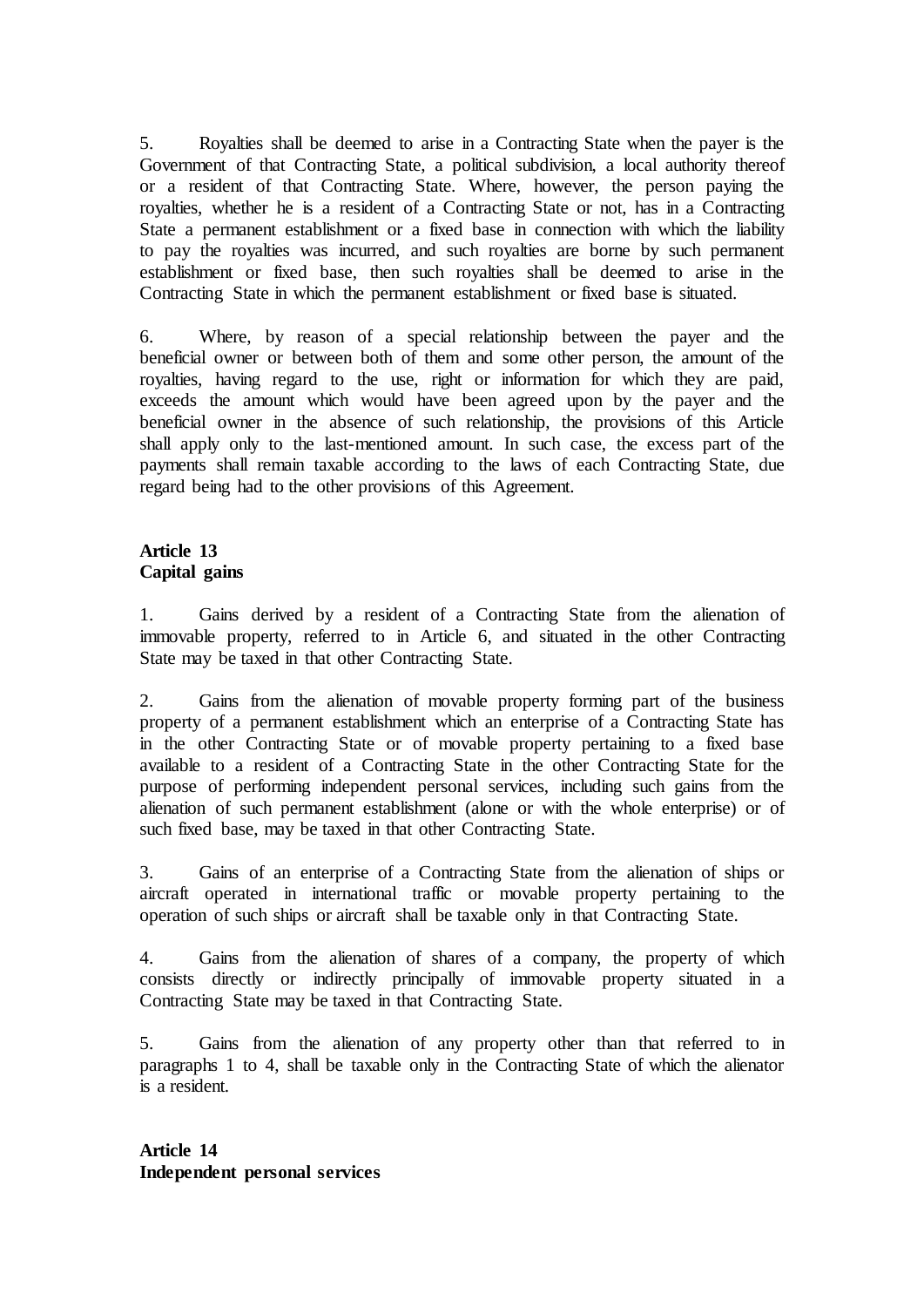1. Income derived by a resident of a Contracting State in respect of professional services or other activities of an independent character shall be taxable only in that Contracting State except in one of the following circumstances, when such income may also be taxed in the other Contracting State:

- (a) if he has a fixed base regularly available to him in the other Contracting State for the purpose of performing his activities; in that case, only so much of the income as is attributable to that fixed base may be taxed in that other Contracting State; or
- (b) if his stay in the other Contracting State is for a period or periods exceeding in the aggregate 183 days in the calender year concerned; in that case, only so much of the income as is derived from his activities performed in that other Contracting State may be taxed in that other Contracting State.

2. The term "professional services" includes especially independent scientific, literary, artistic, educational or teaching activities as well as the independent activities of physicians, dentists, lawyers, engineers, architects and accountants.

## **Article 15 Dependent personal services**

1. Subject to the provisions of Articles 16, 18, 19, 20 and 21, salaries, wages and other similar remuneration derived by a resident of a Contracting State in respect of an employment shall be taxable only in that Contracting State unless the employment is exercised in the other Contracting State. If the employment is so exercised, such remuneration as is derived therefrom may be taxed in that other Contracting State.

2. Notwithstanding the provisions of paragraph 1, remuneration derived by a resident of a Contracting State in respect of an employment exercised in the other Contracting State shall be taxable only in the first-mentioned Contracting State if:

- (a) the recipient is present in the other Contracting State for a period or periods not exceeding in the aggregate 183 days in the calendar year concerned, and
- (b) the remuneration is paid by, or on behalf of, an employer who is not a resident of the other Contracting State, and
- (c) the remuneration is not borne by a permanent establishment or a fixed base which the employer has in the other Contracting State.

3. Notwithstanding the preceding provisions of this Article, remuneration derived in respect of an employment exercised aboard a ship or aircraft operated in international traffic by an enterprise of a Contracting State, may be taxed in that Contracting State.

## **Article 16 Directors' fees**

Directors' fees and other similar payments derived by a resident of a Contracting State in his capacity as a member of the board of directors of a company which is a resident of the other Contracting State may be taxed in that other Contracting State.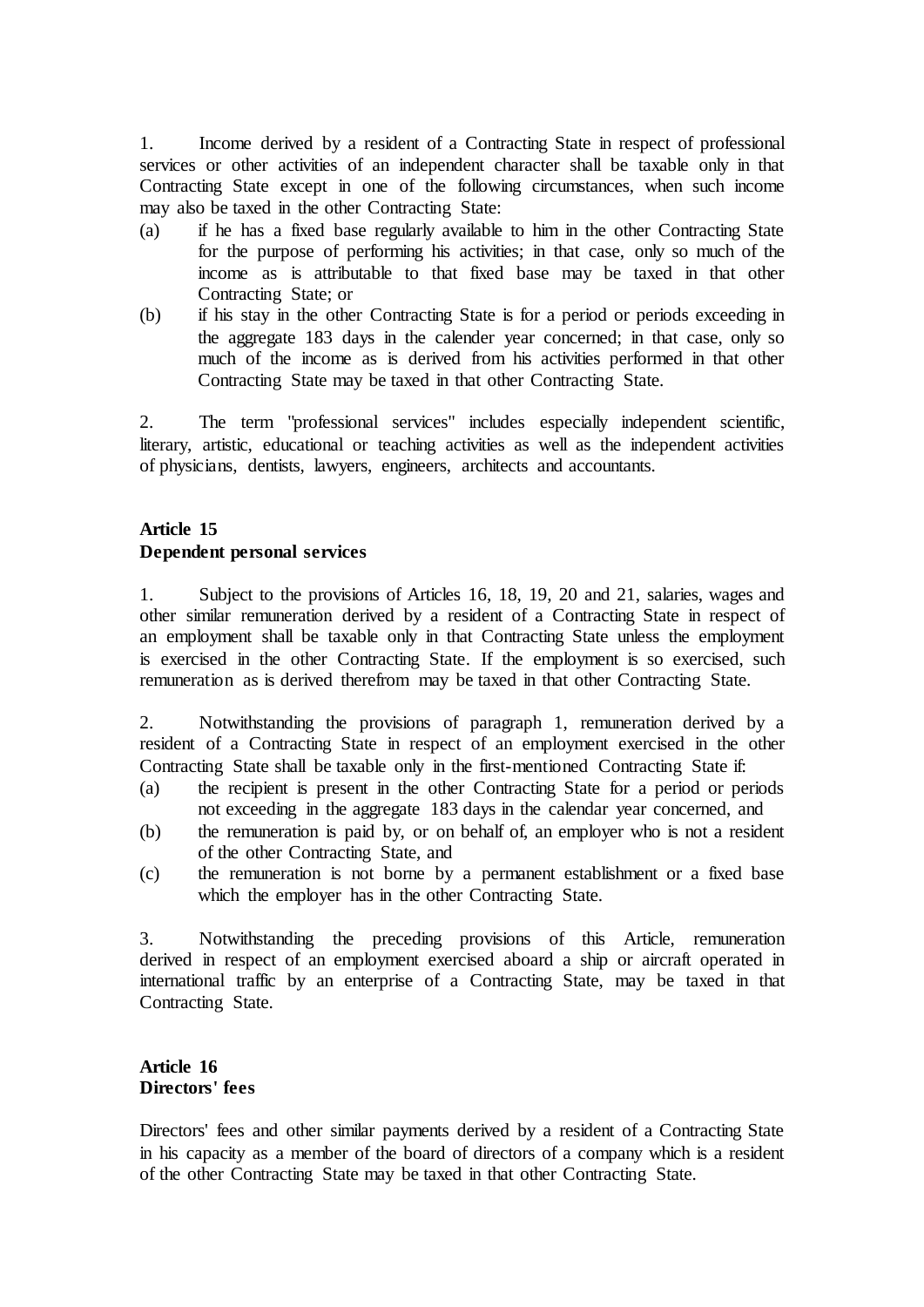## **Article 17 Artistes and athletes**

1. Notwithstanding the provisions of Articles 14 and 15, income derived by a resident of a Contracting State as an entertainer, such as a theatre, motion picture, radio or television artiste, or a musician, or as an athlete, from his personal activities as such exercised in the other Contracting State, may be taxed in that other Contracting State.

2. Where income in respect of personal activities exercised by an entertainer or an athlete in his capacity as such accrues not to the entertainer or athlete himself but to another person, that income may, notwithstanding the provisions of Articles 7, 14 and 15, be taxed in the Contracting State in which the activities of the entertainer or athlete are exercised.

3. Notwithstanding the provisions of paragraphs 1 and 2, income derived by entertainers or athletes who are residents of a Contracting State from the activities exercised in the other Contracting State under a plan of cultural exchange agreed to by the Governments of both Contracting States shall be exempt from tax in that other Contracting State.

## **Article 18 Pensions**

1. Subject to the provisions of paragraph 2 of Article 19, pensions and other similar remuneration paid to a resident of a Contracting State in consideration of past employment shall be taxable only in that Contracting State.

2. Notwithstanding the provisions of paragraph 1, pensions paid and other similar payments made by the Government of a Contracting State, a political subdivision or a local authority thereof under a public welfare scheme of the social security system of that Contracting State shall be taxable only in that Contracting State.

**Article 19 Government service**

- 1. (a) Remuneration, other than a pension, paid by the Government of a Contracting State or a political subdivision or a local authority thereof to an individual in respect of services rendered to the Government of that Contracting State or a political subdivision or local authority thereof, in the discharge of functions of a governmental nature, shall be taxable only in that Contracting State.
- (b) However, such remuneration shall be taxable only in the other Contracting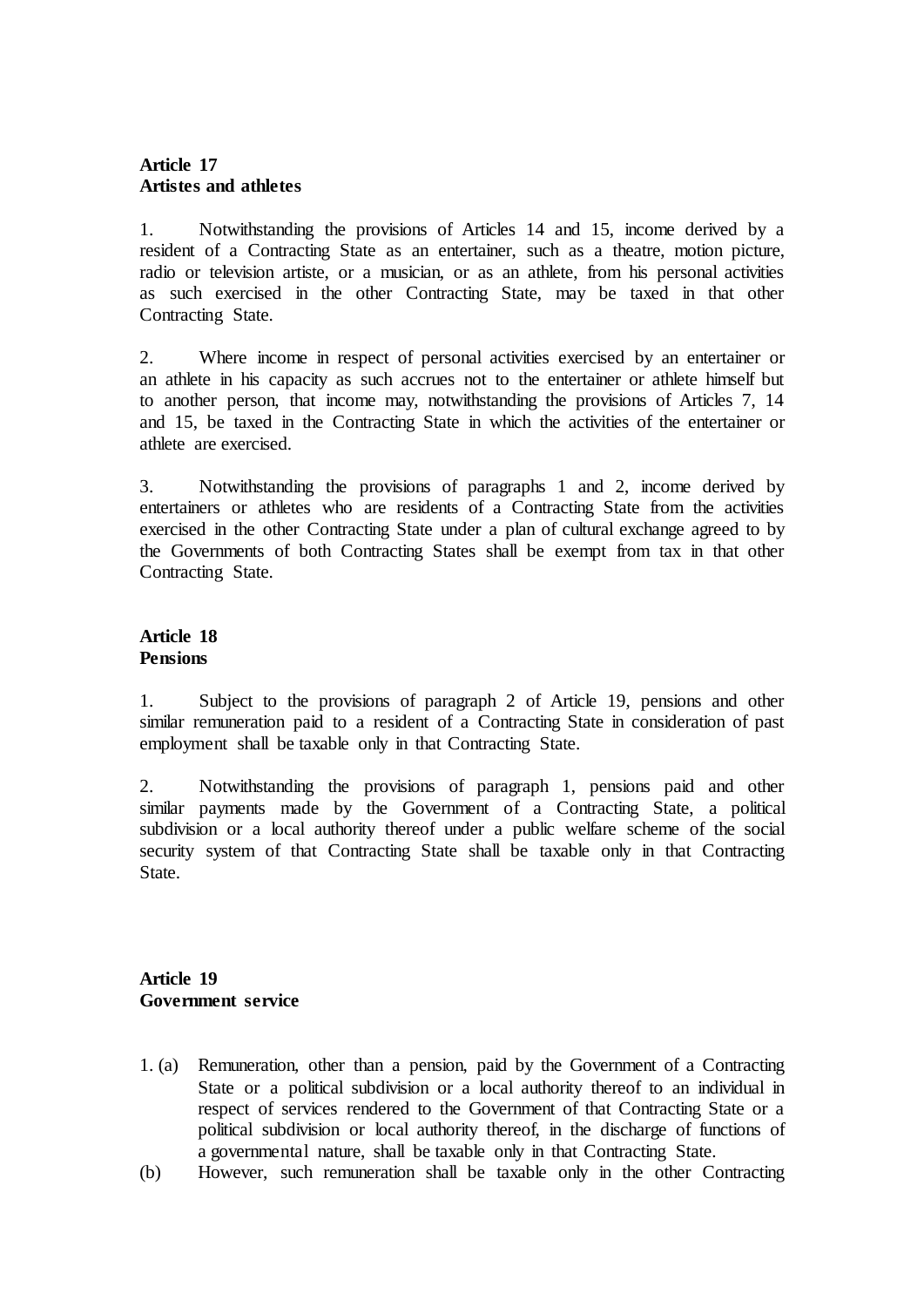State if the services are rendered in that other Contracting State and the individual is a resident of that other Contracting State who:

- (i) is a national of that other Contracting State; or
- (ii) did not become a resident of that other Contracting State solely for the purpose of rendering the services.
- 2. (a) Any pension paid by, or out of funds to which contributions are made by the Government of a Contracting State or a political subdivision or a local authority thereof to an individual in respect of services rendered to the Government of that Contracting State or a political subdivision or local authority thereof shall be taxable only in that Contracting State.
- (b) However, such pension shall be taxable only in the other Contracting State if the individual is a resident of, and a national of, that other Contracting State.

3. The provisions of Articles 15, 16 and 18 shall apply to remuneration and pensions in respect of services rendered in connection with a business carried on by the Government of a Contracting State or a political subdivision or a local authority thereof.

### **Article 20 Teachers and researchers**

1. An individual who is, or immediately before visiting a Contracting State was, a resident of the other Contracting State and is present in the first-mentioned Contracting State for the primary purpose of teaching, giving lectures or conducting research at a university, college, school or educational institution or scientific research institution accredited by the Government of the first- mentioned Contracting State shall be exempt from tax in the first- mentioned Contracting State, for a period of two years from the date of his first arrival in the first-mentioned Contracting State, in respect of remuneration for such teaching, lectures or research.

2. The provisions of paragraph 1 shall not apply to income from research if such research is undertaken primarily for the private benefit of a specific person or persons.

#### **Article 21 Students and trainees**

A student, business apprentice or trainee who is or was immediately before visiting a Contracting State a resident of the other Contracting State and who is present in the first-mentioned Contracting State solely for the purpose of his education or training shall be exempt from tax in that first-mentioned Contracting State on the following payments or income received or derived by him for the purpose of his maintenance, education or training:

- (a) payments derived from sources outside that Contracting State for the purpose of his maintenance, education, study, research or training;
- (b) grants, scholarships or awards supplied by a Government, or a scientific, educational, cultural or other tax-exempt organization; and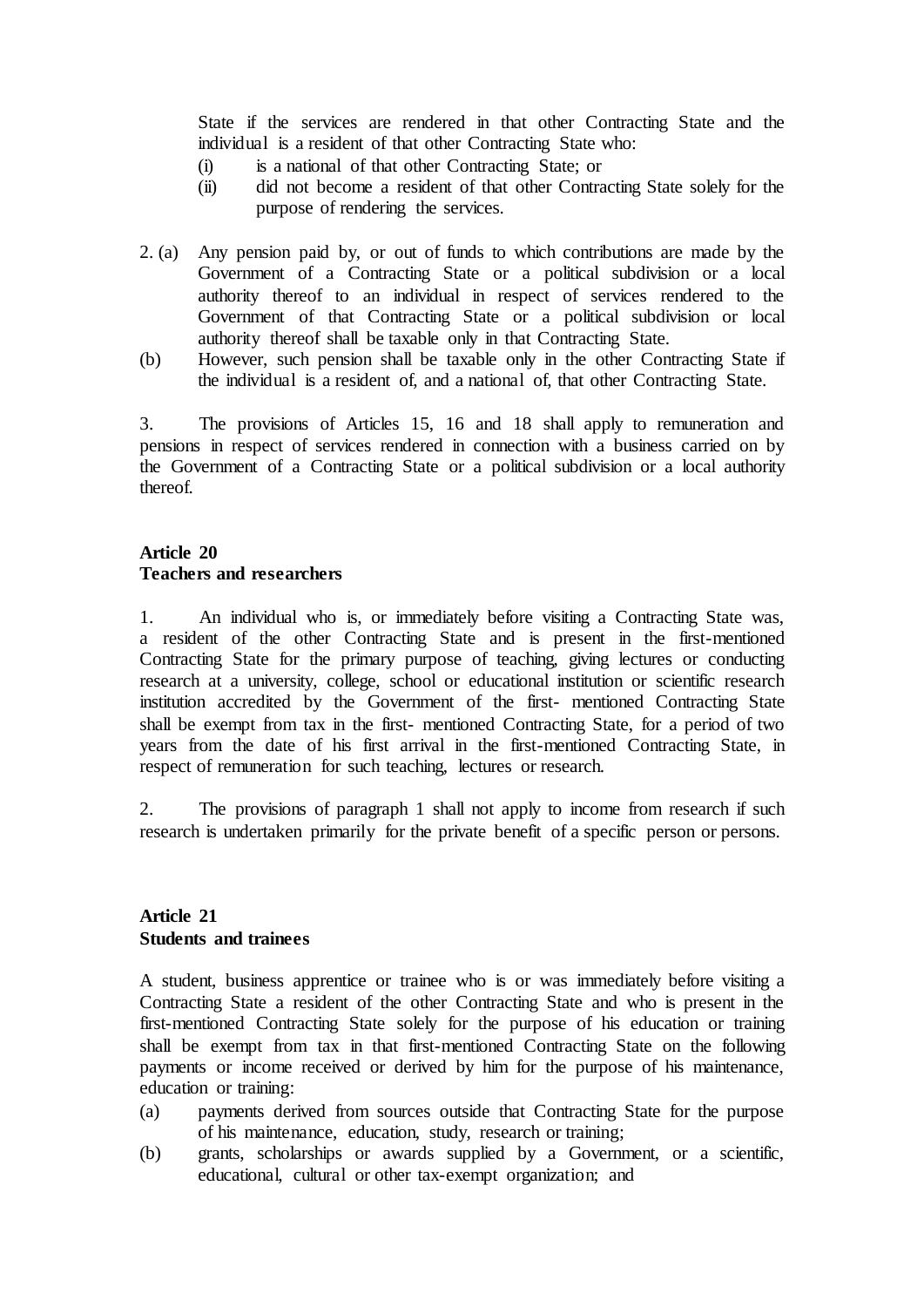(c) any amount of remuneration not exceeding US\$ 5,000 or the equivalent in New Israeli Shekels or the equivalent in Chinese RMB per year for the first three years commencing from the date of his first entry into that Contracting State in respect of personal services in that Contracting State, provided the personal services are performed in connection with his study, research or training.

## **Article 22 Other income**

1. Items of income of a resident of a Contracting State, wherever arising, not dealt with in the foregoing Articles of this Agreement shall be taxable only in that Contracting State.

2. The provisions of paragraph 1 shall not apply to income, other than income from immovable property as defined in paragraph 2 of Article 6, if the recipient of such income, being a resident of a Contracting State, carries on business in the other Contracting State through a permanent establishment situated therein, or performs in that other Contracting State independent personal services from a fixed base situated therein, and the right or property in respect of which the income is paid is effectively connected with such permanent establishment or fixed base. In such case the provisions of Article 7 or Article 14, as the case may be, shall apply.

# **Article 23 Capital**

1. Capital represented by immovable property referred to in Article 6, owned by a resident of a Contracting State and situated in the other Contracting State, may be taxed in that other Contracting State.

2. Capital represented by movable property forming part of the business property of a permanent establishment which an enterprise of a Contracting State has in the other Contracting State or by movable property pertaining to a fixed base available to a resident of a Contracting State in the other Contracting State for the purpose of performing independent personal services, may be taxed in that other Contracting State.

3. Capital represented by ships and aircraft operated in international traffic by an enterprise of a Contracting State, and by movable property pertaining to the operation of such ships or aircraft, shall be taxable only in that Contracting State.

4. All other elements of capital of a resident of a Contracting State shall be taxable only in that Contracting State.

## **Article 24 Methods for the elimination of double taxation**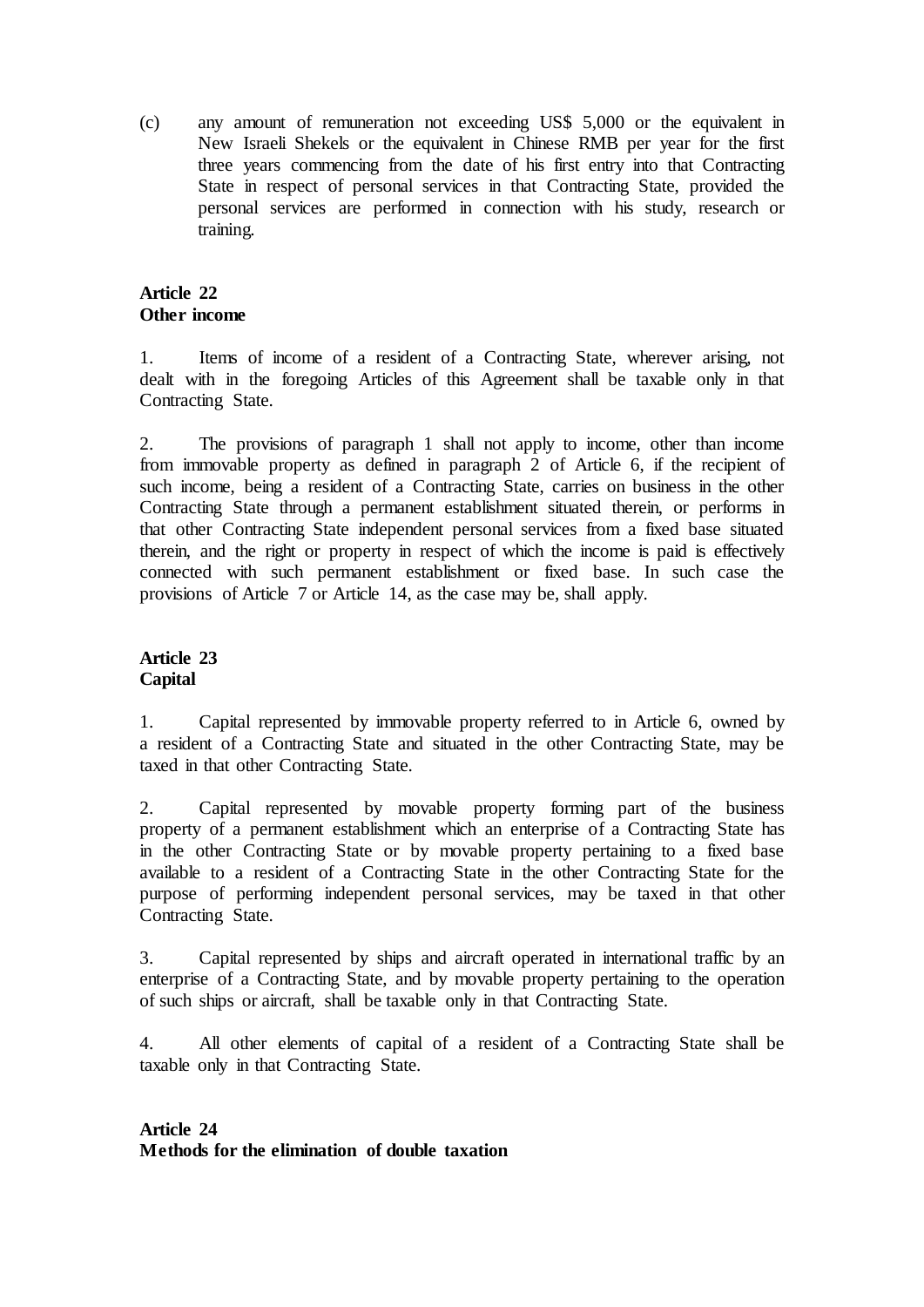- 1. In China, double taxation shall be eliminated as follows:
- (a) Where a resident of China derives income from Israel the amount of tax on that income payable in Israel in accordance with the provisions of this Agreement, may be credited against the Chinese tax imposed on that resident. The amount of credit, however, shall not exceed the amount of the Chinese tax on that income computed in accordance with the taxation laws and regulations of China.
- (b) Where the income derived from Israel is a dividend paid by a company which is a resident of Israel to a company which is a resident of China and which owns not less than 10 per cent of the shares of the company paying the dividend, the credit shall take into account the tax paid to Israel by the company paying the dividend in respect of its income.
- 2. In Israel, double taxation shall be eliminated as follows:
- (a) Subject to the laws of Israel regarding the allowance as a credit against Israeli tax of tax paid in any country other than Israel (which shall not affect the general principle hereof), Chinese tax paid in accordance with the provisions of this Agreement shall be allowed as a credit against Israeli tax payable in respect of that income. The amount of credit shall not, however, exceed the portion of Israeli tax which is attributable to that income.
- (b) Where the income derived from China is a dividend paid by a company which is a resident of China to a company which is a resident of Israel and which owns not less than 10 per cent of the rights to participate in the profits of the company paying the dividend, the credit referred to in subparagraph (a) shall also include tax paid by the company paying the dividend in respect of its profits out of which the dividend is paid.

## **Article 25 Non-discrimination**

1. Nationals of a Contracting State shall not be subjected in the other Contracting State to any taxation or any requirement connected therewith, which is other or more burdensome than the taxation and connected requirements to which nationals of that other Contracting State in the same circumstances are or may be subjected. The provisions of this paragraph shall, notwithstanding the provisions of Article 1, also apply to persons who are not residents of one or both of the Contracting States.

2. The taxation on a permanent establishment which an enterprise of a Contracting State has in the other Contracting State shall not be less favourably levied in that other Contracting State than the taxation levied on enterprises of that other Contracting State carrying on the same activities. The provisions of this paragraph shall not be construed as obliging a Contracting State to grant to residents of the other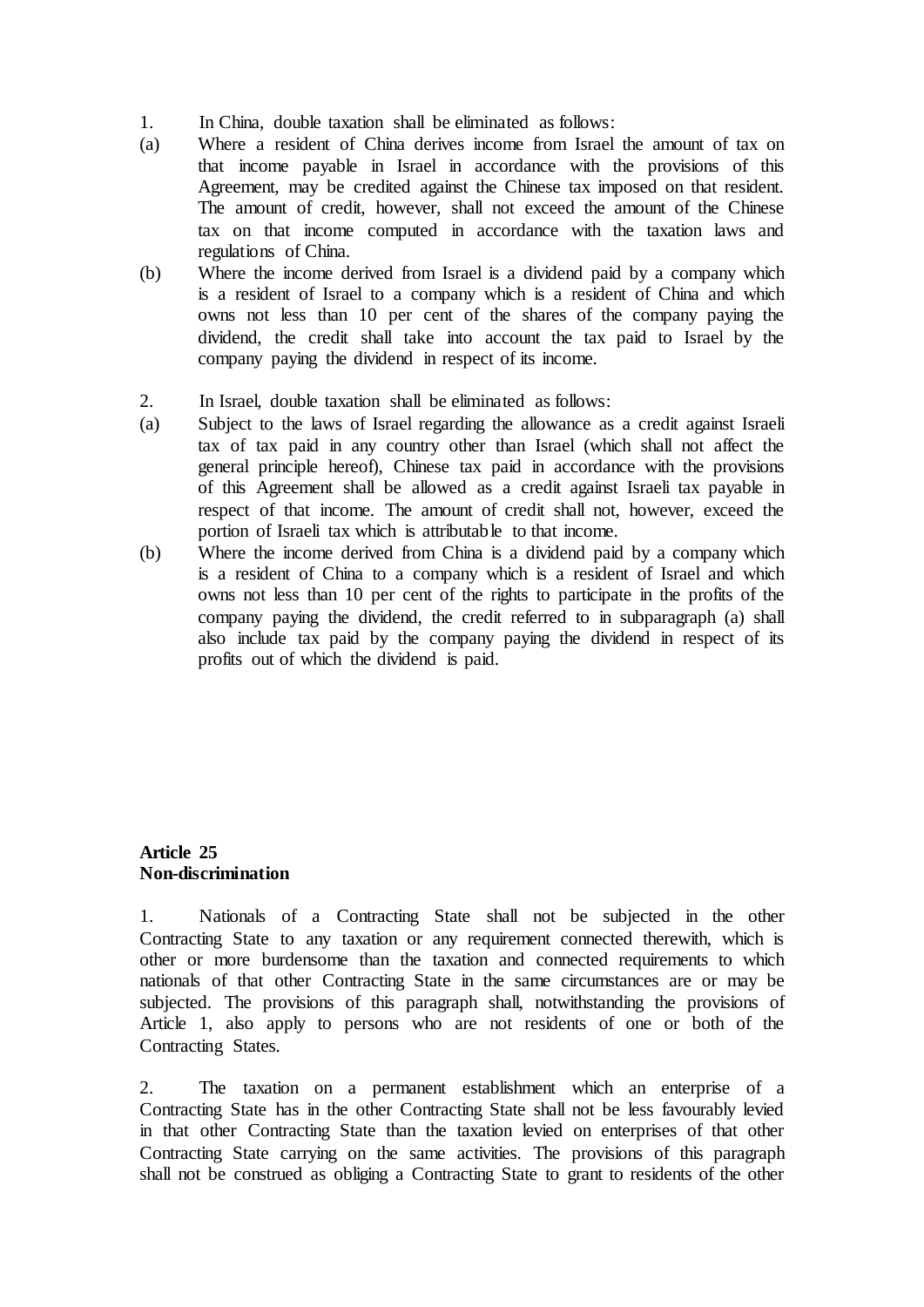Contracting State any personal allowances, reliefs and reductions for taxation purposes on account of civil status or family responsibilities which it grants to its own residents.

3. Except where the provisions of paragraph 1 of Article 9, paragraph 6 of Article 11, or of paragraph 6 of Article 12 apply, interest, royalties and other disbursements paid by an enterprise of a Contracting State to a resident of the other Contracting State shall, for the purpose of determining the taxable profits of such enterprise, be deductible under the same conditions as if they had been paid to a resident of the first-mentioned Contracting State. Similarly, any debts of an enterprise of a Contracting State to a resident of the other Contracting State shall, for the purpose of determining the taxable capital of such enterprise, be deductible under the same conditions as if they had been contracted to a resident of the first-mentioned Contracting State.

4. An enterprise of a Contracting State, the capital of which is wholly or partly owned or controlled, directly or indirectly, by one or more residents of the other Contracting State, shall not be subjected in the first-mentioned Contracting State to any taxation or any requirement connected therewith which is other or more burdensome than the taxation and connected requirements to which other similar enterprises of the first-mentioned Contracting State are or may be subjected.

5. The provisions of this Article shall, notwithstanding the provisions of Article 2, apply to taxes of every kind and description.

## **Article 26 Mutual agreement procedure**

1. Where a person considers that the actions of one or both of the Contracting States result or will result for him in taxation not in accordance with the provisions of this Agreement, he may, irrespective of the remedies provided by the domestic law of those Contracting States, present his case to the competent authority of the Contracting State of which he is a resident or, if his case comes under paragraph 1 of Article 25, to that of the Contracting State of which he is a national. The case must be presented within three years from the first notification of the action resulting in taxation not in accordance with the provisions of the Agreement.

2. The competent authority shall endeavour, if the objection appears to it to be justified and if it is not itself able to arrive at a satisfactory solution, to resolve the case by mutual agreement with the competent authority of the other Contracting State, with a view to the avoidance of taxation which is not in accordance with the provisions of this Agreement. Any agreement reached shall be implemented notwithstanding any time limits in the domestic law of the Contracting States.

3. The competent authorities of the Contracting States shall endeavour to resolve by mutual agreement any difficulties or doubts arising as to the interpretation or application of the Agreement. They may also consult together for the elimination of double taxation in cases not provided for in this Agreement.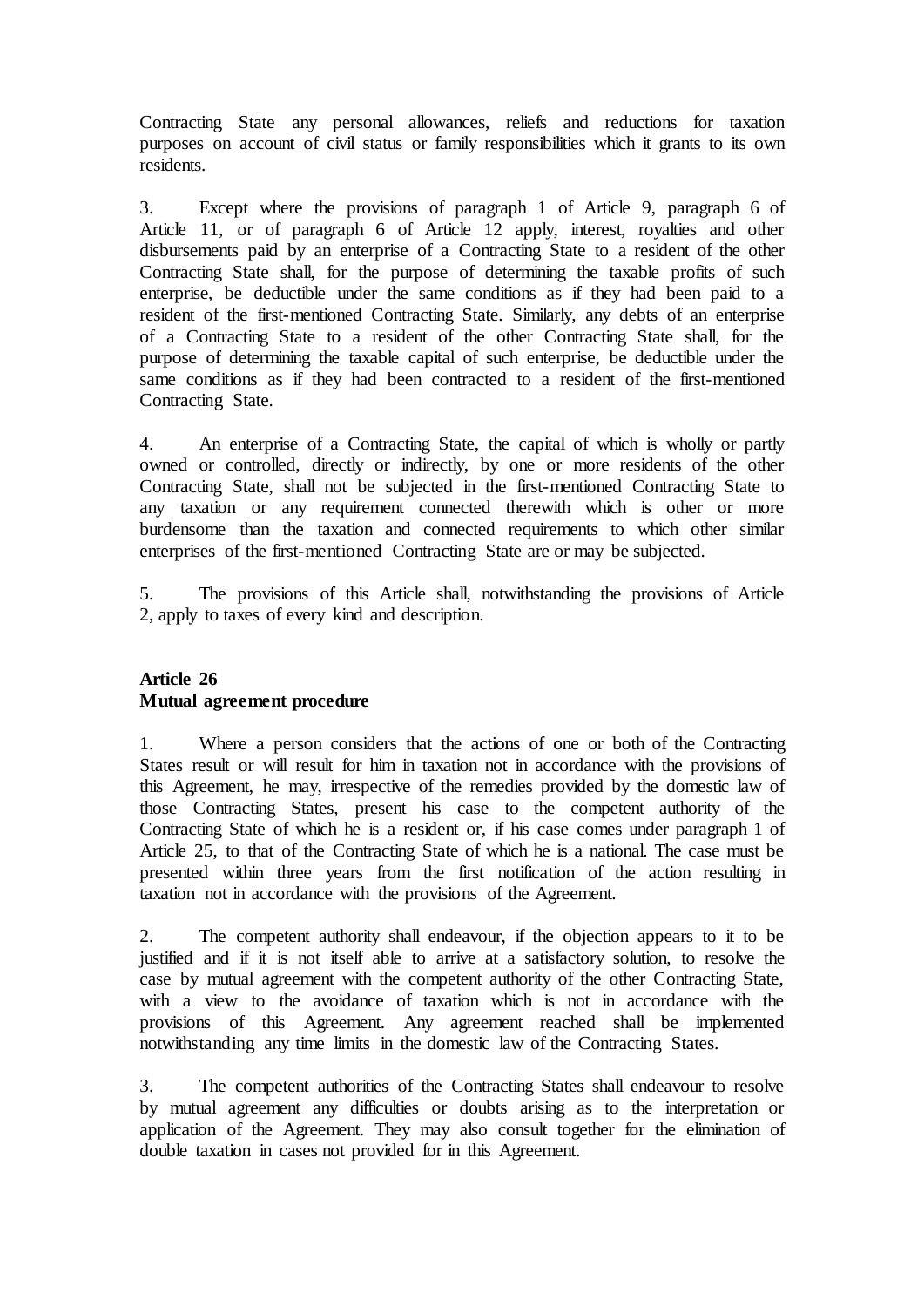4. The competent authorities of the Contracting States may communicate with each other directly for the purpose of reaching an agreement in the sense of paragraphs 2 and 3. When it seems advisable for reaching agreement, representatives of the competent authorities of the Contracting States may meet together for an oral exchange of opinions.

## **Article 27 Exchange of information**

1. The competent authorities of the Contracting States shall exchange such information as is necessary for carrying out the provisions of this Agreement or of the domestic laws of the Contracting States concerning taxes covered by the Agreement insofar as the taxation thereunder is not contrary to the Agreement, in particular for the prevention of evasion of such taxes. The exchange of information is not restricted by Article 1. Any information received by a Contracting State shall be treated as secret and shall be disclosed only to persons or authorities (including courts and administrative bodies) involved in the assessment or collection of, the enforcement or prosecution in respect of, or the determination of appeals in relation to, the taxes covered by the Agreement. Such persons or authorities shall use the information only for such purposes. They may disclose the information in public court proceedings or in judicial decisions.

2. In no case shall the provisions of paragraph 1 be construed so as to impose on one of the Contracting States the obligation:

- (a) to carry out administrative measures at variance with the laws and administrative practice of that or of the other Contracting State;
- (b) to supply information which is not obtainable under the laws or in the normal course of the administration of that or of the other Contracting State;
- (c) to supply information which would disclose any trade, business, industrial, commercial or professional secret or trade process, or information, the disclosure of which would be contrary to public policy (ordre public).

#### **Article 28**

#### **Diplomatic agents and consular officers**

Nothing in this Agreement shall affect the fiscal privileges of diplomatic agents or consular officers under the general rules of international law or under the provisions of special agreements.

#### **Article 29 Entry into force**

This Agreement shall enter into force on the thirtieth day after the date on which diplomatic notes indicating the completion of internal legal procedures necessary in each country for the entry into force of this Agreement have been exchanged. This Agreement shall have effect as respects income derived and capital during the taxable years beginning on or after the first day of January next following that in which this Agreement enters into force.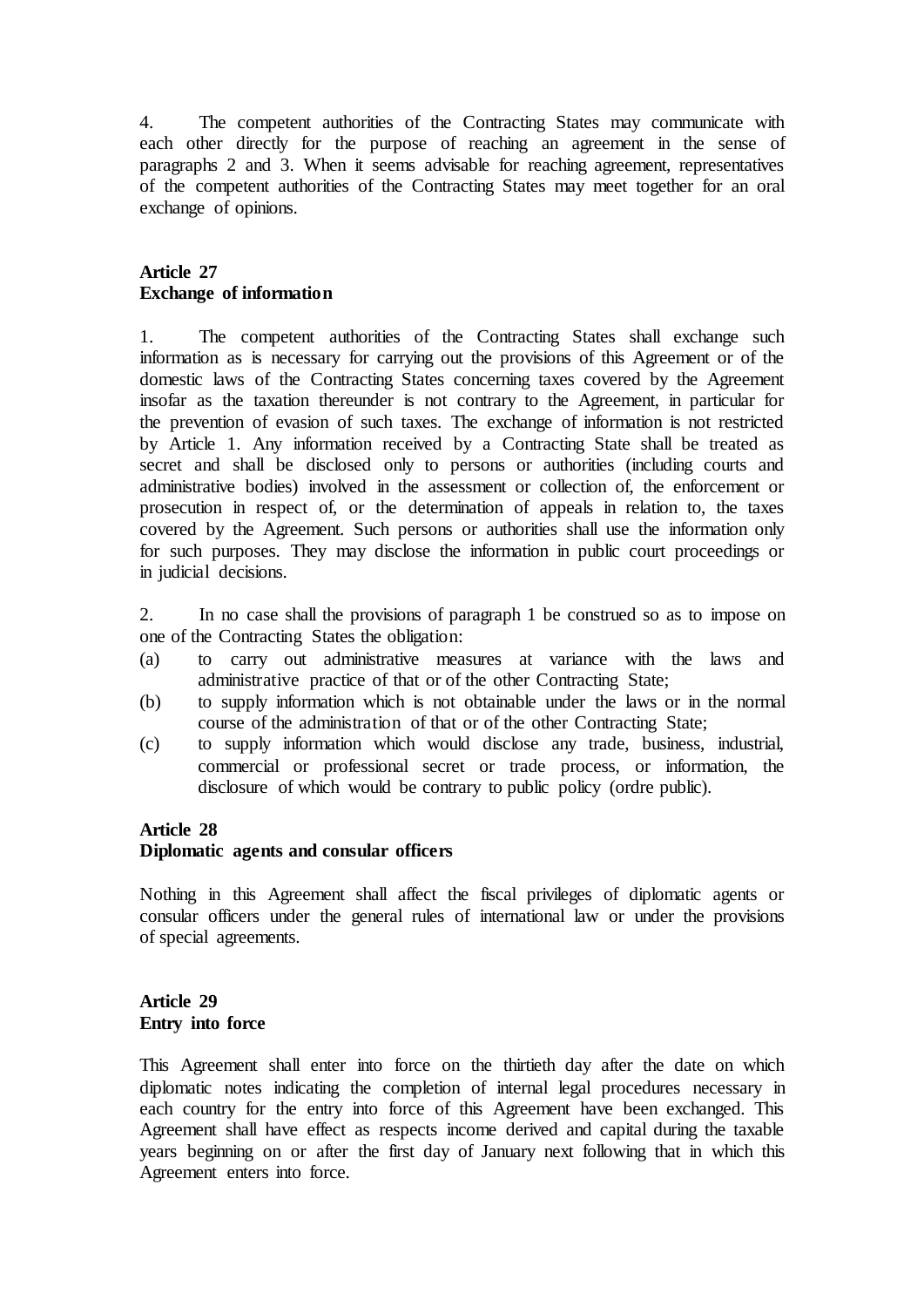#### **Article 30 Termination**

This Agreement shall continue in effect indefinitely but either of the Contracting States may, on or before the thirtieth day of June in any calendar year beginning after the expiration of a period of five years from the date of its entry into force, give written notice of termination to the other Contracting State through the diplomatic channels. In such event this Agreement shall cease to have effect as respects income derived and capital during the taxable years beginning on or after the first day of January in the calendar year next following that in which the notice of termination is given.

In witness whereof the undersigned, duly authorized thereto by their respective Governments, have signed this Agreement.

Done at Beijing this 8th day of April 1995, which corresponds to the 8 Nissan, 5755, in duplicate, each in the Hebrew, Chinese and English languages, all three texts being equally authentic. In the case of any divergence of interpretations, the English text shall prevail.